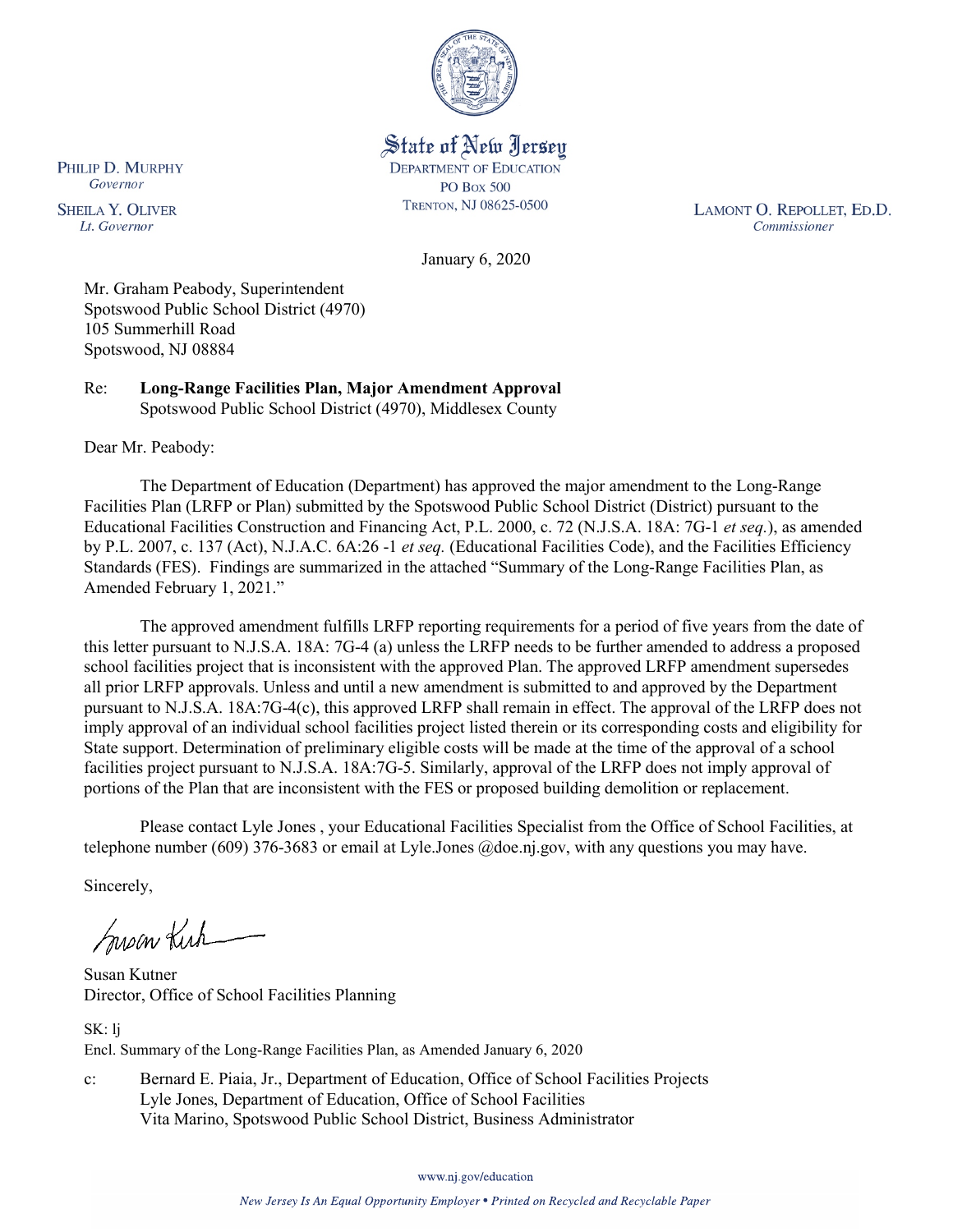# **Spotswood Public School District (4970) Summary of the Long-Range Facilities Plan, as Amended February 1, 2021**

The Department of Education (Department) has completed its review of the major amendment to the Long-Range Facilities Plan (LRFP or Plan) submitted by the Spotswood Public School District (District) pursuant to the Educational Facilities Construction and Financing Act, P.L. 2000, c. 72 (N.J.S.A. 18A: 7G-1 *et seq.*), as amended by P.L. 2007, c. 137 (Act), N.J.A.C. 6A:26-1 et seq. (Educational Facilities Code), and the Facilities Efficiency Standards (FES).

The following provides a summary of the District's approved amended LRFP. The summary is based on the standards set forth in the Act, the Educational Facilities Code, the FES, District-reported information in the Department's LRFP reporting system and supporting documentation. The referenced reports in *italic* text are standard reports available on the Department's LRFP website.

### **1. Inventory Overview**

The District is classified as a Regular Operating District (ROD) for funding purposes. It provides services for students in grades PK-12.

The District identified existing and proposed schools, sites, buildings, rooms, and site amenities in its LRFP. Table 1 lists the number of existing and proposed district schools, sites, and buildings. Detailed information can be found in the *School Asset Inventory Report* and the *Site Asset Inventory Report.*

**As directed by the Department, school facilities projects that have received initial approval by the Department and have been approved by the voters, if applicable, are represented as "existing" in the LRFP.** Approved projects that include new construction and/or the reconfiguration/reassignment of existing program space are as follows: n/a.

| Category                                     | <b>Existing</b> | <b>Proposed</b> |
|----------------------------------------------|-----------------|-----------------|
| Number of Schools (assigned DOE school code) |                 |                 |
| Number of School Buildings <sup>1</sup>      |                 |                 |
| Number of Non-School Buildings <sup>2</sup>  |                 |                 |
| Number of Vacant Buildings                   |                 |                 |
| Number of Sites                              |                 |                 |

# **Table 1: Number of Schools, School Buildings, and Sites**

*1 Includes district-owned buildings and long-term leases serving students in district-operated programs 2 Includes occupied district-owned buildings not associated with a school, such as administrative or utility buildings*

Based on the existing facilities inventory submitted by the District:

- Schools using leased buildings (short or long-term):  $n/a$
- Schools using temporary classroom units (TCUs), excluding TCUs supporting construction: n/a
- Vacant/unassigned school buildings:  $n/a$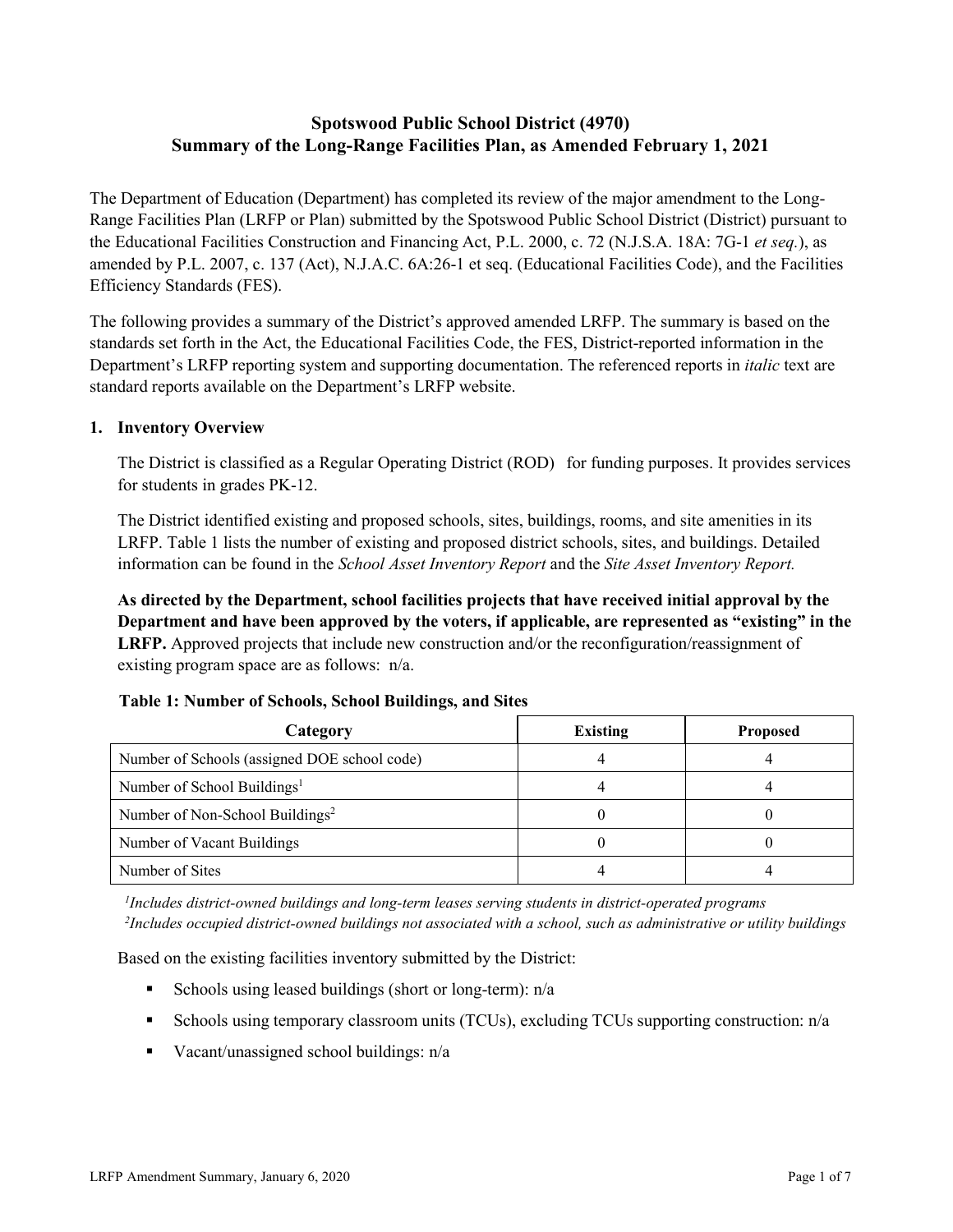**FINDINGS** The Department has determined that the proposed inventory is adequate for approval of the District's LRFP amendment. However, the LRFP determination does not imply approval of an individual school facilities project listed within the LRFP; the District must submit individual project applications for project approval.

# **2. District Enrollments**

The District determined the number of students, or "proposed enrollments," to be accommodated for LRFP planning purposes on a district-wide basis and in each school.

The Department minimally requires the submission of a standard cohort-survival projection using historic enrollment data from the Application for School State Aid (ASSA) or NJ Smart. The cohort-survival method projection method forecasts future students based upon the survival of the existing student population as it moves from grade to grade. A survival ratio of less than 1.00 indicates a loss of students, while a survival ratio of more than 1.00 indicates the class size is increasing. For example, if a survival ratio tracking first to second grade is computed to be 1.05, the grade size is increasing by 5% from one year to the next. The cohort-survival projection methodology works well for communities with stable demographic conditions. Atypical events impacting housing or enrollments, such as an economic downturn that halts new housing construction or the opening of a charter or private school, typically makes a cohort-survival projection less reliable.

#### **Proposed enrollments are based on a standard cohort-survival enrollment projection.**

Adequate supporting documentation was submitted to the Department to justify the proposed enrollments. Table 2 provides a comparison of existing and projected enrollments. All totals include special education students.

|                              | <b>Existing Enrollments</b> | <b>District Proposed Enrollments</b> |
|------------------------------|-----------------------------|--------------------------------------|
| <b>Grades</b>                | 2018-19                     | 2023-24                              |
| PK (excl. private providers) | 14                          | 14                                   |
| Grades K-5                   | 565                         | 599                                  |
| Grades 6-8                   | 358                         | 376                                  |
| Grades 9-12                  | 683                         | 874                                  |
| <b>Totals K-12</b>           | 1,620                       | 1,863                                |

#### **Table 2: Enrollments**

**FINDINGS** The Department has determined the District's proposed enrollments to be acceptable for approval of the District's LRFP amendment. The Department will require a current enrollment projection at the time an application for a school facilities project is submitted incorporating the District's most recent enrollments in order to verify that the LRFP's planned capacity is appropriate for the updated enrollments.

#### **3. District Practices Capacity**

Based on information provided in the room inventories, *District Practices Capacity* was calculated for each school building to determine whether adequate capacity is proposed for the projected enrollments based on district scheduling and class size practices. The capacity totals assume instructional buildings can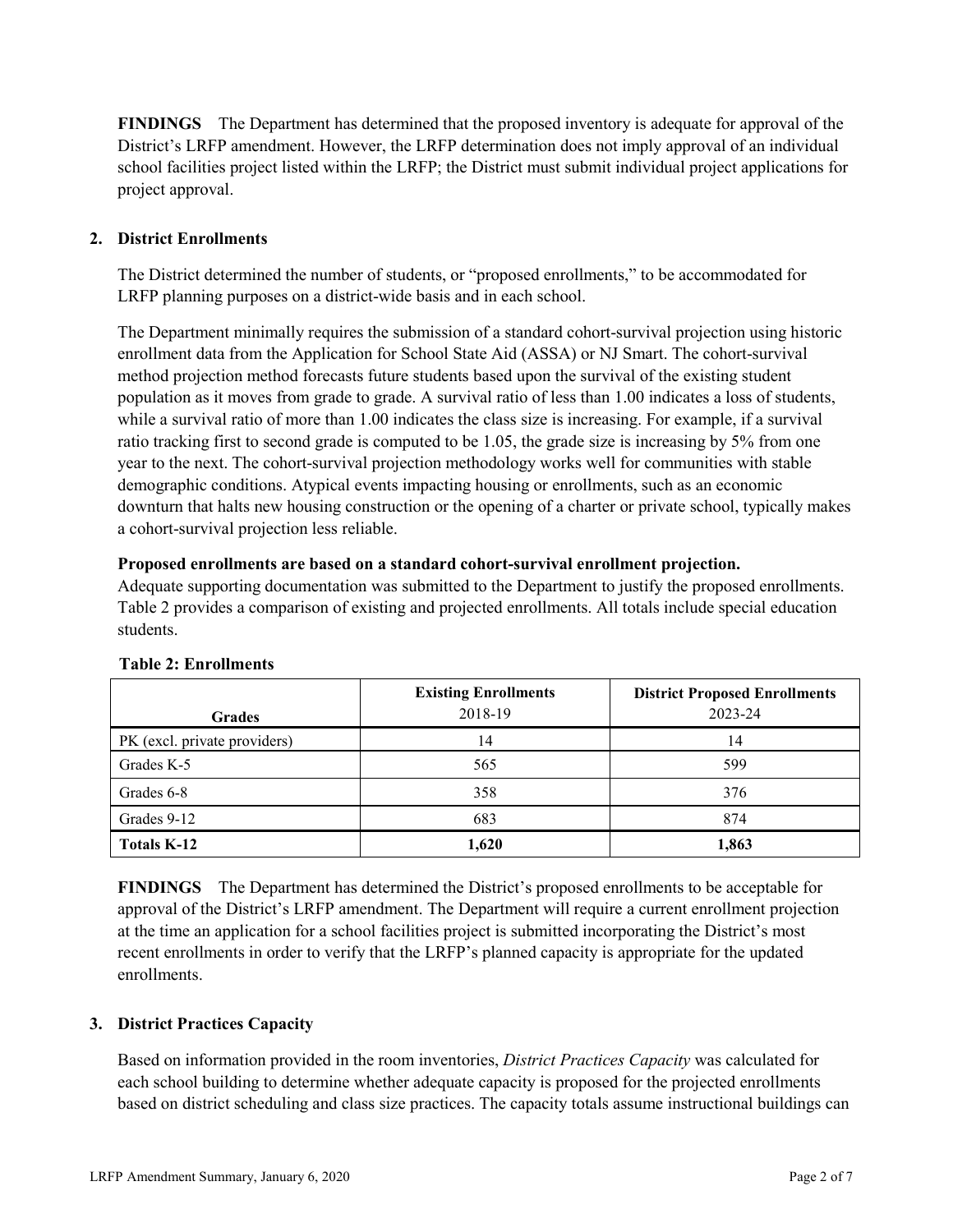be fully utilized regardless of school sending areas, transportation, and other operational issues. The calculations only consider district-owned buildings and long-term leases; short term leases and temporary buildings are excluded. A capacity utilization factor of 90% for classrooms serving grades K-8 and 85% for classrooms serving grades 9-12 is applied in accordance with the FES. No capacity utilization factor is applied to preschool classrooms.

In certain cases, districts may achieve adequate District Practices Capacity to accommodate enrollments but provide inadequate square feet per student in accordance with the FES, resulting in educational adequacy issues and "Unhoused Students." Unhoused students are considered in the "Functional Capacity" calculations used to determine potential State support for school facilities projects and are analyzed in Section 4.

Table 3 provides a summary of proposed enrollments and existing and proposed District-wide capacities. Detailed information can be found in the LRFP website reports titled *FES and District Practices Capacity Report, Existing Rooms Inventory Report, and Proposed Rooms Inventory Report.*

| <b>Grades</b>          | <b>Proposed</b><br><b>Enrollments</b> | <b>Existing</b><br><b>District</b><br><b>Practices</b><br>Capacity | <b>Existing</b><br>Deviation* | <b>Proposed</b><br><b>District</b><br><b>Practices</b><br>Capacity | <b>Proposed</b><br>Deviation* |
|------------------------|---------------------------------------|--------------------------------------------------------------------|-------------------------------|--------------------------------------------------------------------|-------------------------------|
| Elementary (PK-5)      | 613                                   | 698.10                                                             | 85.10                         | 698.10                                                             | 85.10                         |
| Middle $(6-8)$         | 376                                   | 381.10                                                             | 5.10                          | 381.10                                                             | 5.10                          |
| High $(9-12)$          | 874                                   | 887.40                                                             | 13.40                         | 887.40                                                             | 13.40                         |
| <b>District Totals</b> | 1,863                                 | 1,966.60                                                           | 103.60                        | 1,966.60                                                           | 103.60                        |

**Table 3: District Practices Capacity Analysis**

*\* Positive numbers signify surplus capacity; negative numbers signify inadequate capacity. Negative values for District Practices capacity are acceptable for approval if proposed enrollments do not exceed 100% capacity utilization.*

Considerations:

- **Based on the proposed enrollments and existing room inventories, the District is projected to have** inadequate capacity for the following grade groups, assuming all school buildings can be fully utilized: n/a
- Adequate justification has been provided by the District if the proposed capacity for a school significantly deviates from the proposed enrollments. Generally, surplus capacity is acceptable for LRFP approval if additional capacity is not proposed through new construction.

**FINDINGS**The Department has determined that proposed District capacity, in accordance with the proposed enrollments, is adequate for approval of the District's LRFP amendment. The Department will require a current enrollment projection at the time an application for a school facilities project is submitted, incorporating the District's most recent Fall Enrollment Report, in order to verify that the LRFP's planned capacity meets the District's updated enrollments.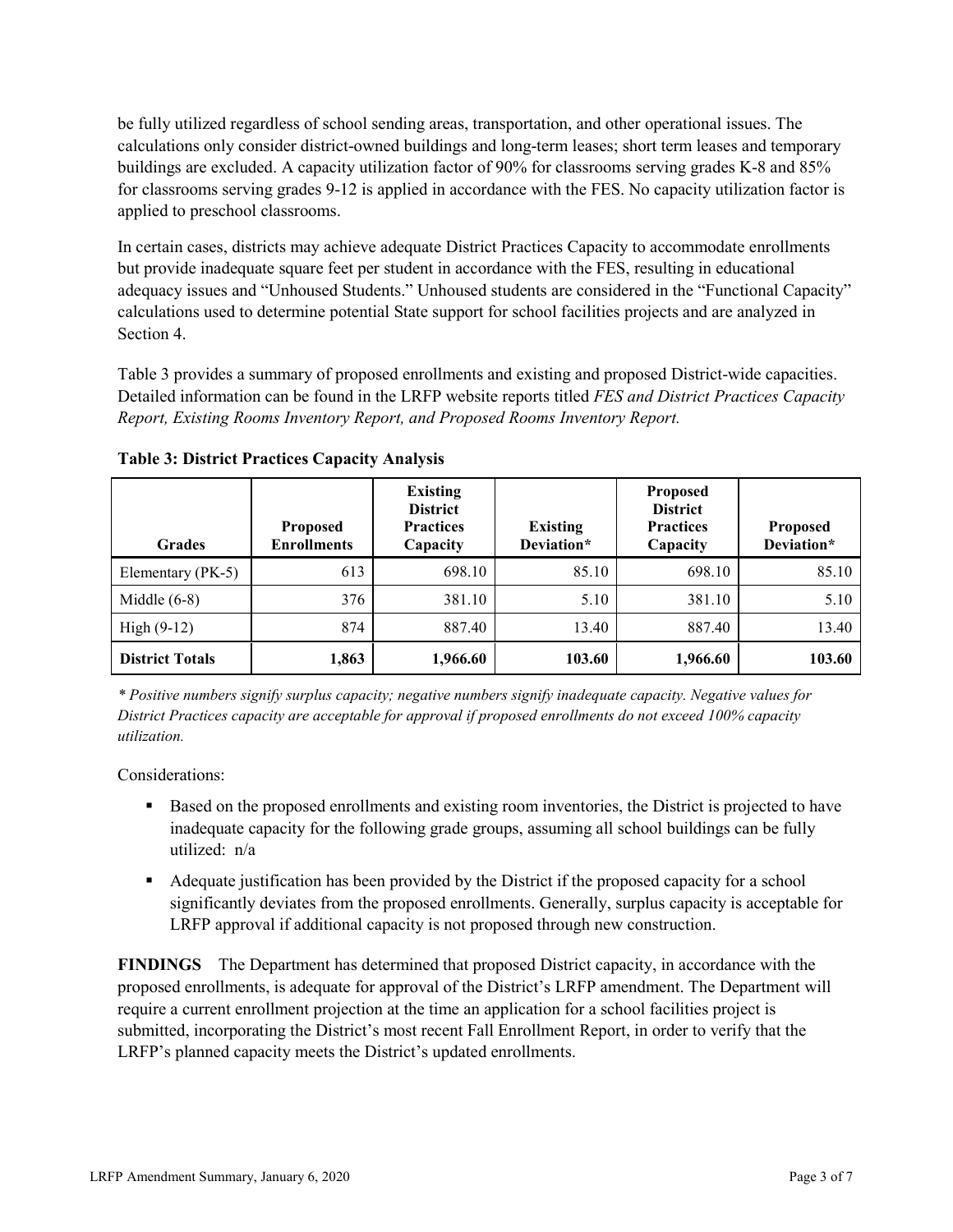### **4. New Construction Funding Eligibility**

*Functional Capacity* was calculated and compared to the proposed enrollments to provide a preliminary estimate of Unhoused Students and new construction funding eligibility.

*Functional Capacity* is the adjusted gross square footage of a school building *(total gross square feet minus excluded space)* divided by the minimum area allowance per full-time equivalent student for the grade level contained therein. *Unhoused Students* is the number of students projected to be enrolled in the District that exceeds the Functional Capacity of the District's schools pursuant to N.J.A.C. 6A:26-2.2(c). *Excluded Square Feet* includes (1) square footage exceeding the FES for any pre-kindergarten, kindergarten, general education, or self-contained special education classroom; (2) grossing factor square footage *(corridors, stairs, mechanical rooms, etc.)* that exceeds the FES allowance, and (3) square feet proposed to be demolished or discontinued from use. Excluded square feet may be revised during the review process for individual school facilities projects.

Table 4 provides a preliminary assessment of the Functional Capacity, Unhoused Students, and Estimated Maximum Approved Area for Unhoused Students for each FES grade group. The calculations exclude temporary facilities and short-term leased buildings. School buildings proposed for whole or partial demolition or reassignment to a non-school use are excluded from the calculations pending project application review. If a building is proposed to be reassigned to a different school, the square footage is applied to the proposed grades after reassignment. Buildings that are not assigned to a school are excluded from the calculations. In addition, only preschool students eligible for state funding (former ECPA students) are included. Detailed information concerning the calculations can be found in the *Functional Capacity and Unhoused Students Report* and the *Excluded Square Footage Report.*

|                                                | $PK/K-5$ | $6 - 8$  | $9 - 12$ | <b>Total</b> |
|------------------------------------------------|----------|----------|----------|--------------|
| PK Eligible Students/K-12 Proposed Enrollments | 599      | 376      | 874      |              |
| FES Area Allowance (SF/student)                | 125.00   | 134.00   | 151.00   |              |
| <b>Prior to Completion of Proposed Work:</b>   |          |          |          |              |
| <b>Existing Gross Square Feet</b>              | 74,088   | 58,112   | 128,136  | 260,336      |
| Adjusted Gross Square Feet                     | 69,765   | 56,886   | 127,110  | 253,761      |
| <b>Adjusted Functional Capacity</b>            | 558.12   | 424.52   | 840.79   |              |
| <b>Unhoused Students</b>                       | 40.88    | 0.00     | 32.21    |              |
| Est. Max. Area for Unhoused Students           | 5,110.20 | 0.00     | 4,864.20 |              |
| <b>After Completion of Proposed Work:</b>      |          |          |          |              |
| Gross Square Feet                              | 74,088   | 58,112   | 128,136  | 260,336      |
| New Gross Square Feet                          | $\theta$ | $\theta$ | $\theta$ | $\theta$     |
| Adjusted Gross Square Feet                     | 69,765   | 56,886   | 127,110  | 253761       |
| Functional Capacity                            | 558.12   | 424.52   | 841.79   |              |
| Unhoused Students after Construction           | 40.88    | 0.00     | 3,221.00 |              |
| Est. Max. Area Remaining                       | 5,110.20 | 0.00     | 4,864.20 |              |

**Table 4: Estimated Maximum Approved Area for Unhoused Students** 

Facilities used for non-instructional or non-educational purposes are ineligible for State support under the Act. However, projects for such facilities shall be reviewed by the Department to determine whether they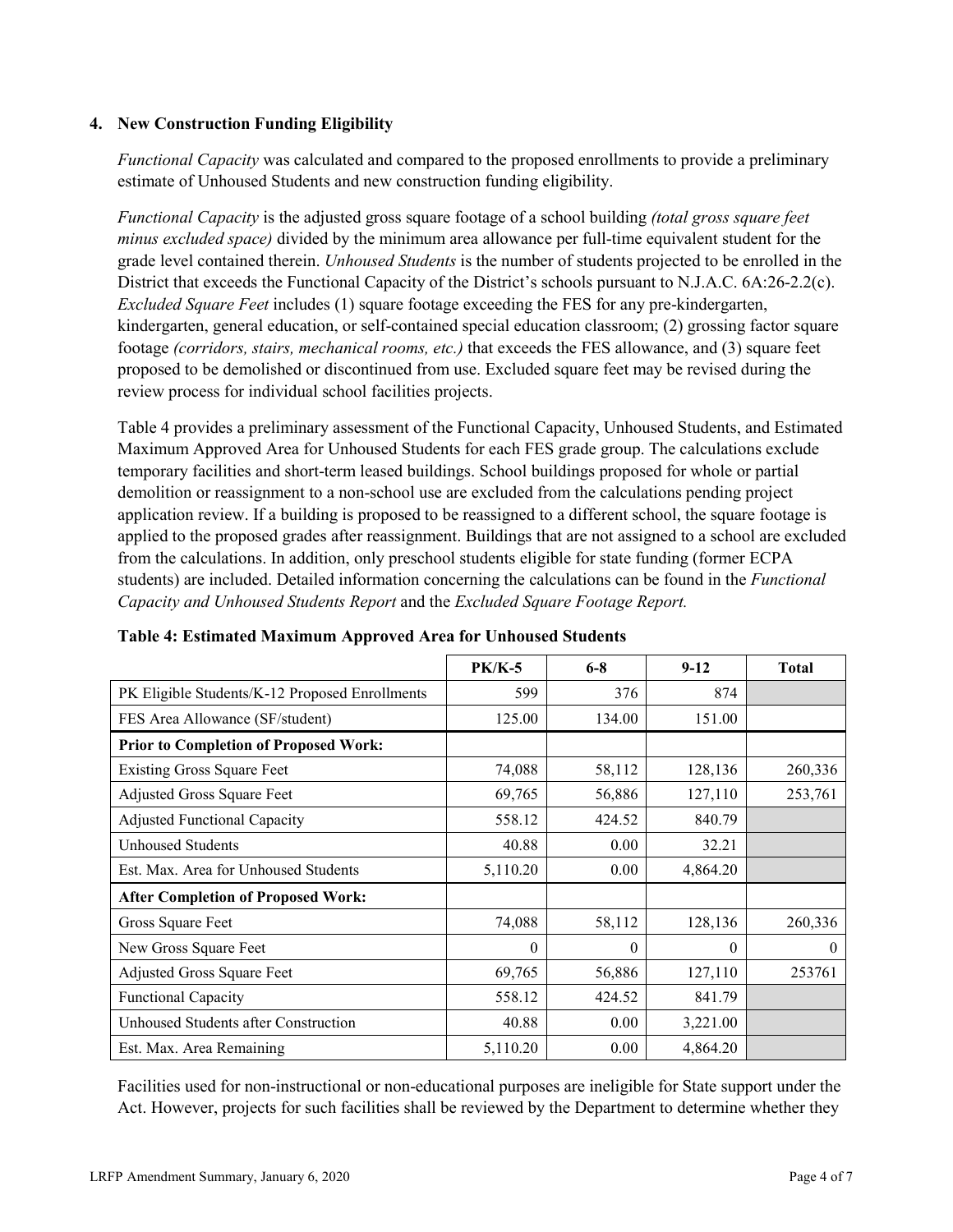are consistent with the District's LRFP and whether the facility, if it is to house students (full or part time) conforms to educational adequacy requirements. These projects shall conform to all applicable statutes and regulations.

Estimated costs represented in the LRFP by the District are for capital planning purposes only. The estimates are not intended to represent preliminary eligible costs or final eligible costs of approved school facilities projects.

Considerations:

- The District does not have approved projects pending completion, as noted in Section 1, that impact the Functional Capacity calculations.
- The Functional Capacity calculations *exclude* square feet proposed for demolition or discontinuation for the following FES grade groups and school buildings pending a feasibility study and project review: n/a .
- Based on the preliminary assessment, the District has Unhoused Students prior to the completion of proposed work for the following FES grade groups: K-5, 9-12.
- New construction is proposed for the following FES grade groups:  $n/a$ .
- **Proposed new construction exceeds the estimated maximum area allowance for Unhoused** Students prior to the completion of the proposed work for the following grade groups: n/a .
- The District, based on the preliminary LRFP assessment, will have Unhoused Students after completion of the proposed LRFP work. If the District is projected to have Unhoused Students, adequate justification has been provided to confirm educational adequacy in accordance with Section 6 of this determination.

**FINDINGS** Functional Capacity and Unhoused Students calculated in the LRFP are preliminary estimates. Preliminary Eligible Costs (PEC) and Final Eligible Costs (FEC) will be included in the review process for specific school facilities projects. A feasibility study undertaken by the District is required if building demolition or replacement is proposed per N.J.A.C. 6A:26-2.3(b)(10).

# **5. Proposed Work**

The District assessed program space, capacity, and physical plant deficiencies to determine corrective actions. Capital maintenance, or *"system actions,"* address physical plant deficiencies due to operational, building code, and /or life cycle issues. Inventory changes, or *"inventory actions,*" add, alter, or eliminate sites, site amenities, buildings, and/or rooms.

The Act (N.J.S.A. 18A:7G-7b) provides that all school facilities shall be deemed suitable for rehabilitation unless a pre-construction evaluation undertaken by the District demonstrates to the satisfaction of the Commissioner that the structure might pose a risk to the safety of the occupants even after rehabilitation or that rehabilitation is not cost-effective. Pursuant to N.J.A.C. 6A:26-2.3(b)(10), the Commissioner may identify school facilities for which new construction is proposed in lieu of rehabilitation for which it appears from the information presented that new construction is justified, provided, however, that for such school facilities so identified, the District must submit a feasibility study as part of the application for the specific school facilities project. The cost of each proposed building replacement is compared to the cost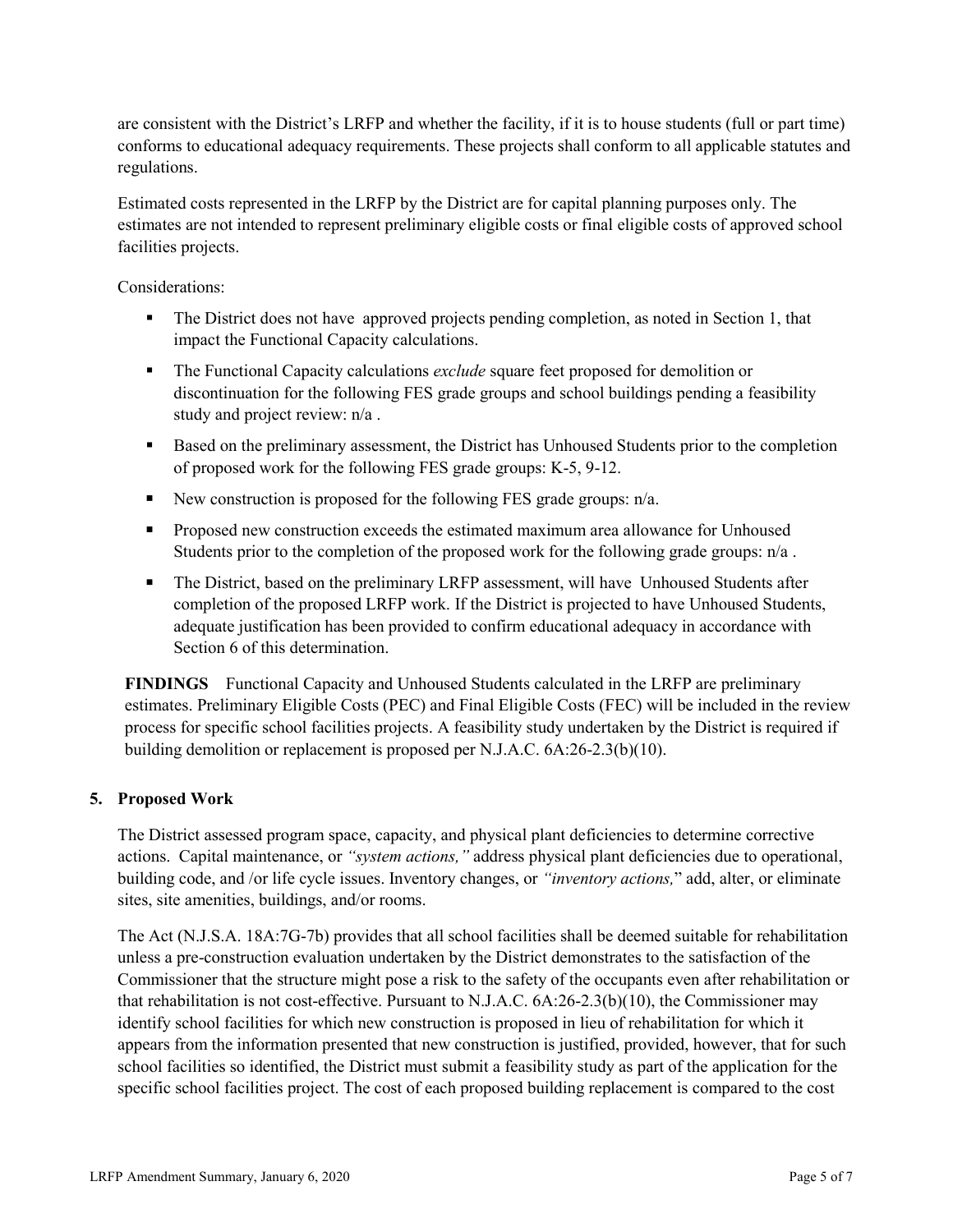of additions or rehabilitation required to eliminate health and safety deficiencies and to achieve the District's programmatic model.

Table 5 lists the scope of work proposed for each school based on the building(s) serving their student population. Detailed information can be found in the LRFP website reports titled *"School Asset Inventory," "LRFP Systems Actions Summary," and "LRFP Inventory Actions Summary."* 

With the completion of the proposed work, the following schools are proposed to be eliminated: n/a; the following schools are proposed to be added: n/a.

| <b>Proposed Scope of Work</b>                                                                  | <b>Applicable Schools</b>                                                                                                                       |
|------------------------------------------------------------------------------------------------|-------------------------------------------------------------------------------------------------------------------------------------------------|
| Renovation only (no new construction)                                                          |                                                                                                                                                 |
| System actions only (no inventory actions)                                                     | Appleby Elementary School (050), Schoenly<br>Elementary School (060), Spotswood High<br>School (040), Spotswood Memorial Middle<br>School (090) |
| Existing inventory actions only (no systems actions)                                           | n/a                                                                                                                                             |
| Systems and inventory changes                                                                  | n/a                                                                                                                                             |
| <b>New construction</b>                                                                        |                                                                                                                                                 |
| Building addition only (no systems or existing inventory actions)                              | n/a                                                                                                                                             |
| Renovation and building addition (system, existing inventory,<br>and new construction actions) | n/a                                                                                                                                             |
| New building on existing site                                                                  | n/a                                                                                                                                             |
| New building on new or expanded site                                                           | n/a                                                                                                                                             |
| Site and building disposal (in addition to above scopes)                                       |                                                                                                                                                 |
| Partial building demolition                                                                    | n/a                                                                                                                                             |
| Whole building demolition                                                                      | n/a                                                                                                                                             |
| Site and building disposal or discontinuation of use                                           | n/a                                                                                                                                             |

#### **Table 5. School Building Scope of Work**

**FINDINGS** The Department has determined that the proposed work is adequate for approval of the District's LRFP amendment. However, Department approval of proposed work in the LRFP does not imply the District may proceed with a school facilities project. The District must submit individual project applications with cost estimates for Department project approval. Both school facilities project approval and other capital project review require consistency with the District's approved LRFP.

# **6. Proposed Room Inventories and the Facilities Efficiency Standards**

The District's proposed school buildings were evaluated to assess general educational adequacy in terms of compliance with the FES area allowance pursuant to N.J.A.C. 6A:26-2.2 and 2.3.

District schools are not proposed to provide less square feet per student than the FES after the completion of proposed work.

**FINDINGS** The Department has determined that the District's proposed room inventories are adequate for LRFP approval. If school(s) are proposed to provide less square feet per student than the FES area allowance, the District has provided justification indicating that the educational adequacy of the facility